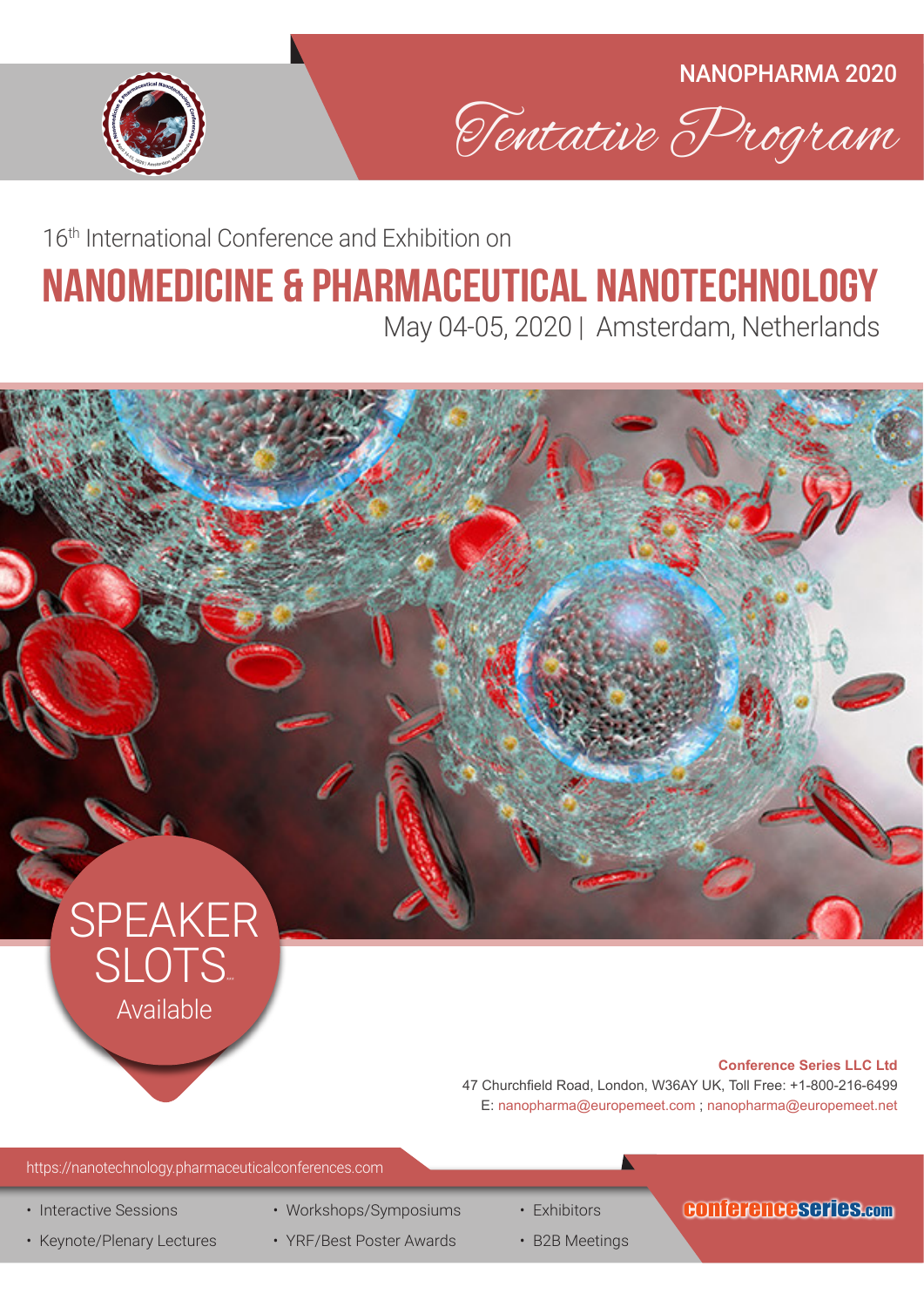

| <b>Program Outline</b> |                                                     |                                                   |             |  |  |  |
|------------------------|-----------------------------------------------------|---------------------------------------------------|-------------|--|--|--|
|                        | Registration                                        |                                                   | 08:00-09:00 |  |  |  |
|                        | <b>Inaugural Session</b>                            |                                                   | 09:00-09:15 |  |  |  |
|                        | Keynote/Plenary<br>talks                            | Keynote/ Plenary talk: 1 (Academia)               | 09:15-09:45 |  |  |  |
|                        |                                                     | Keynote/ Plenary talk: 2 (Industry)               | 09:45-10:15 |  |  |  |
|                        |                                                     | Keynote/ Plenary talk: 3 (Exhibitor/Sponsor slot) | 10:15-10:45 |  |  |  |
| $Day-1$                | Coffee break/ Networking                            |                                                   | 10:45-11:00 |  |  |  |
|                        | <b>Oral Presentations and Panel Discussions</b>     |                                                   | 11:00-13:00 |  |  |  |
|                        | Lunch break/ Networking                             |                                                   | 13:00-14:00 |  |  |  |
|                        | <b>Sponsor/ Exhibitors presentations</b>            |                                                   | 14:00-14:30 |  |  |  |
|                        | <b>Oral Presentations and Panel Discussions</b>     |                                                   | 14:30-16:00 |  |  |  |
|                        | Coffee break/ Networking                            |                                                   | 16:00-16:15 |  |  |  |
|                        | Workshops/YRF/Posters/Video Presentations           |                                                   | 16:15-17:00 |  |  |  |
|                        | <b>Sponsor/ Exhibitors presentations</b>            |                                                   | 17:00-17:30 |  |  |  |
|                        | Certificate Distribution & Day 1 conclusion Remarks |                                                   | 17:30-18:00 |  |  |  |

| <b>Program Outline</b> |                                                 |                                                     |             |  |  |  |
|------------------------|-------------------------------------------------|-----------------------------------------------------|-------------|--|--|--|
|                        | Registration                                    |                                                     | 08:00-09:00 |  |  |  |
|                        | <b>Inaugural Session</b>                        |                                                     | 09:00-09:15 |  |  |  |
|                        | Plenary talks<br>Keynote/                       | Keynote/ Plenary talk: 1 (Academia/Industry)        | 09:15-09:45 |  |  |  |
|                        |                                                 | Keynote/ Plenary talk: 3 (Exhibitor/Sponsor slot)   | 09:45-10:15 |  |  |  |
|                        | Workshops/Symposium                             |                                                     | 10:15-10:45 |  |  |  |
| $\overline{Day-2}$     | Coffee break/ Networking                        |                                                     | 10:45-11:00 |  |  |  |
|                        | <b>Oral Presentations and Panel Discussions</b> |                                                     | 11:00-13:00 |  |  |  |
|                        | Lunch break/ Networking                         |                                                     | 13:00-14:00 |  |  |  |
|                        | <b>Sponsor/Exhibitors presentations</b>         |                                                     | 14:00-14:30 |  |  |  |
|                        | <b>Oral Presentations and Panel Discussions</b> |                                                     | 14:30-16:00 |  |  |  |
|                        | Coffee break/ Networking                        |                                                     | 16:00-16:15 |  |  |  |
|                        | YRF/ Posters/ Video Presentations               |                                                     | 16:15-17:00 |  |  |  |
|                        |                                                 | Certificate Distribution & Day 2 conclusion Remarks | 17:00-17:15 |  |  |  |

#### https://nanotechnology.pharmaceuticalconferences.com

• Interactive Sessions

• Keynote/Plenary Lectures

- Workshops/Symposiums
	- YRF/Best Poster Awards
- Exhibitors
- B2B Meetings

 $\blacktriangle$ 

### conferenceseries.com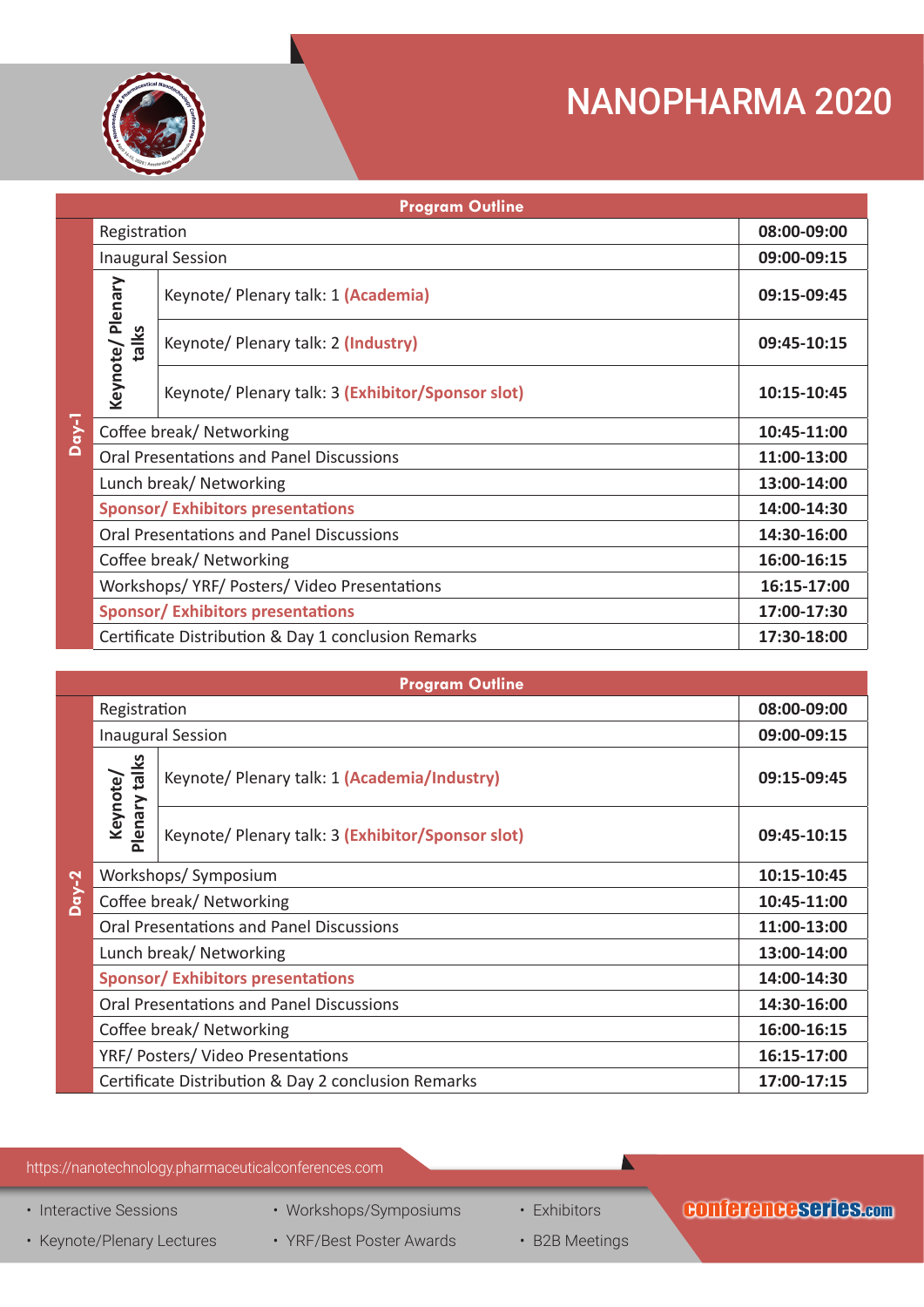

### Our Past Conference Speakers

| Tatiana Hurtado de Mendoza                              | <b>Volkmar Weissig</b>                                           |
|---------------------------------------------------------|------------------------------------------------------------------|
| Sanford Burnham Prebys Medical Discovery Institute, USA | Midwestern University College of Pharmacy Glendale, USA          |
| Osama Ibrahim                                           | <b>Shilpa Raut</b>                                               |
| <b>Bio Innovation, USA</b>                              | Amway, USA                                                       |
| <b>Drazen Raucher</b>                                   | <b>Paul Fisher</b>                                               |
| University of Mississippi Medical Center, USA           | Inovio Pharmaceuticals Inc., USA                                 |
| Zumra Peksaglam                                         | <b>Payal Ghosh</b>                                               |
| University of Southern California, USA                  | University of South Florida, USA                                 |
| Gabriele Sadowski                                       | <b>Oznur Aglar</b>                                               |
| TU Dortmund, Germany                                    | <b>University of Potsdam, Germany</b>                            |
| Una Janke                                               | Ina Buchholz                                                     |
| University of Greifswald, Germany                       | University of Greifswald, Germany                                |
| <b>Jose Luis Pio Cruz Lopez</b>                         | Angie Andrea Bedoya Rodríguez                                    |
| Avant Santé Research Center SA de CV, Mexico            | National University of Colombia, Colombia                        |
| <b>Shunataro Hara</b>                                   | <b>Magnus S. Magnusson</b>                                       |
| Showa University, Japan                                 | University of Iceland, Iceland                                   |
| <b>Ana Merino</b>                                       | <b>Eman A. Bseiso</b>                                            |
| <b>Erasmus Medical Center, The Netherlands</b>          | <b>October 6 University, Egypt</b>                               |
| Oluremi A. Saliu                                        | <b>Nitin Tyagi</b>                                               |
| National Open University of Nigeria, Nigeria            | Vardhaman Mahavir Medical College and Safdarjung Hospital, India |
| <b>Sergey Suchkov</b>                                   | <b>Edouard Alphandery</b>                                        |
| Sechenov University, Russia                             | Sorbonne Université, France                                      |
| <b>Hugo Albrecht</b>                                    | <b>Manal M Kamel</b>                                             |
| University of South Australia, Australia                | Immunology Theodor Bilharz Research Institute, Egypt             |
| <b>Bart Wathiong</b>                                    | Artur Jędrzak                                                    |
| Flemish Institute for Technological Research, Belgium   | Adam Mickiewicz University in Poznan, Poland                     |
| <b>Costas Kiparissides</b>                              | Zeeshan Ahmad                                                    |
| Aristotle University of Thessaloniki, Greece            | De Montfort University, UK                                       |
| Serena Mazzucchelli                                     | <b>Maria Manuela Gasper</b>                                      |
| University of Milan, Italy                              | University of Lisbon, Portugal                                   |
| <b>Fabienne Danhier</b>                                 | <b>Yucel Baspinar</b>                                            |
| Louvain Drug Research Institute, Belgium                | <b>Ege University, Turkey</b>                                    |

https://nanotechnology.pharmaceuticalconferences.com

• Interactive Sessions

• Keynote/Plenary Lectures

• Workshops/Symposiums

• YRF/Best Poster Awards

• Exhibitors

• B2B Meetings

### conferenceseries.com

 $\blacktriangle$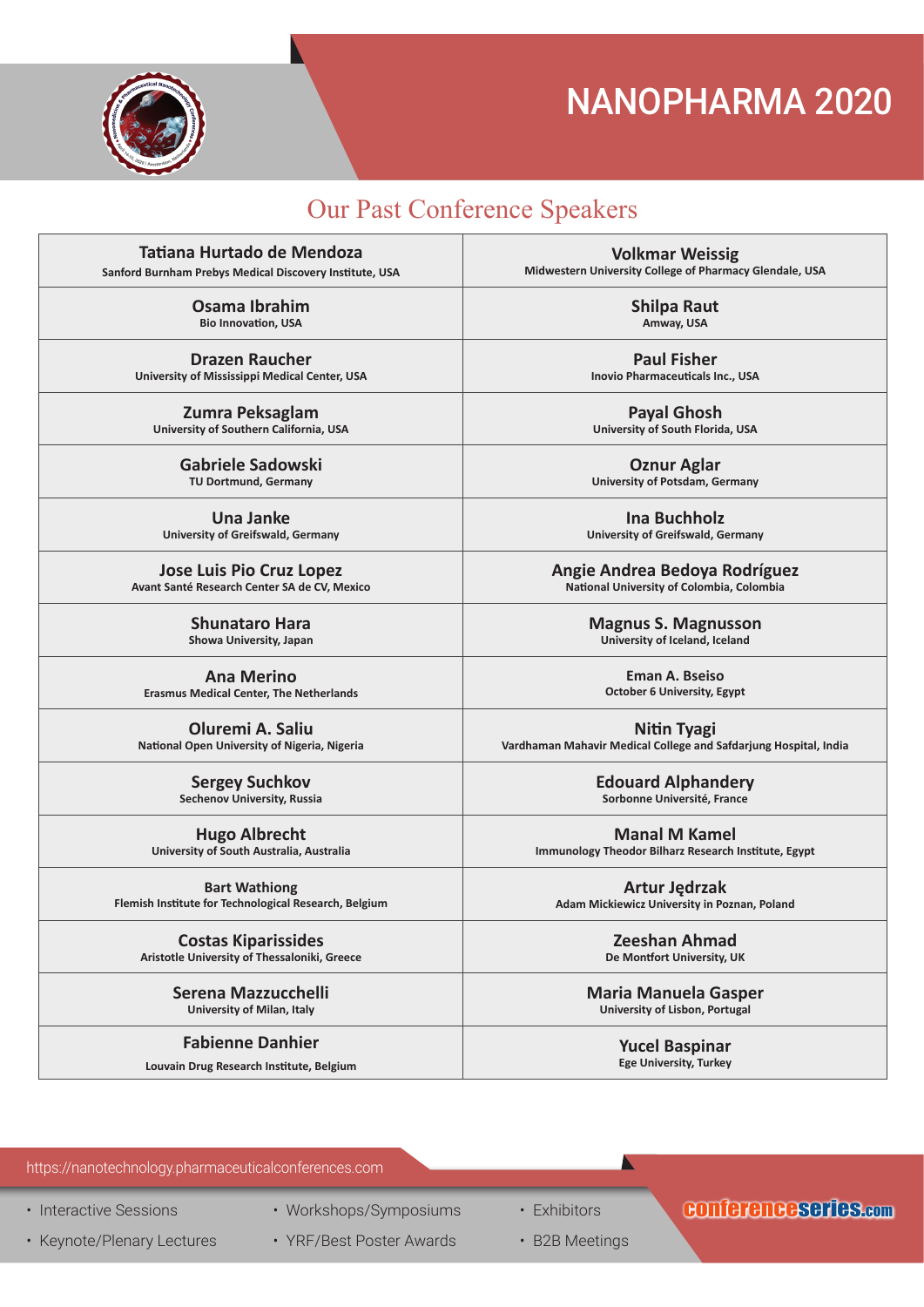

### Our Past Conference Speakers

**Nashiru Billa University of Nottingham, Malaysia**

**Ana Merino Erasmus Medical Center, The Netherlands**

**Houmria Hamza University of Badji Mokhtar, Algeria**

**Agustina Alaimo University of Buenos Aires, Argentina**

**Mosab Arafat Al Ain University of Science and Technology, UAE**

> **Ana Belen Davila Ibanez Spain**

**Serena Mazzucchelli University of Milan, Italy**

> **B B Barik Jazan University, KSA**

**Ehsan Shamaeli Tarbiat Modares University, Iran**

> **Nermin S Ahmed University in Cairo, Egypt**

**Tina Kauss University of Bordeaux, France**

**Alessandra Maroni University of Milan, Italy**

#### **Sonia Al-Qadi Birzeit University, Palestine**

**Gillian Hutcheon Liverpool John Moores University, UK**

**Shanmugavel Chinnathambi National Institute for Materials Science, Japan**

> **Benedetta Santini University of Milano-Bicocca, Italy**

**Magnus S. Magnusson University of Iceland, Iceland**

**Perry Habib Saifullah Ali University of Baghdad, Iraq**

**Bouledroua Samia University of Badji Mokhtar, Algeria**

**Tsai-Mu Cheng Taipei Medical University, Taiwan**

**Hee-Jung Lee Konkuk University, South Korea**

**Zeeshan Ahmad**  De Montfort University, UK

**Gary Gellerman Ariel University, Israel**

**Yousef Alomi Ministry of Health, KSA**

**Ruchi Bansal University of Twente, Netherlands**

> **Yousef Alomi**  Ministry of Health, KSA

**Mino R Caira**  University of Cape Town, South Africa

**Tina Kauss University of Bordeaux, France**

**Khalid Garba Mohammed Bayero University, Nigeria**

**Shayan F Lahiji Yonsei University, Republic of South Korea**

> **Rafael Bernad Bicosome S.L, Spain**

**Olga Gawrys Mossakowski Medical Research Centre PAS, Poland**

#### https://nanotechnology.pharmaceuticalconferences.com

• Interactive Sessions

• Keynote/Plenary Lectures

• Workshops/Symposiums

• YRF/Best Poster Awards

• Exhibitors

### conferenceseries.com

• B2B Meetings

 $\blacktriangle$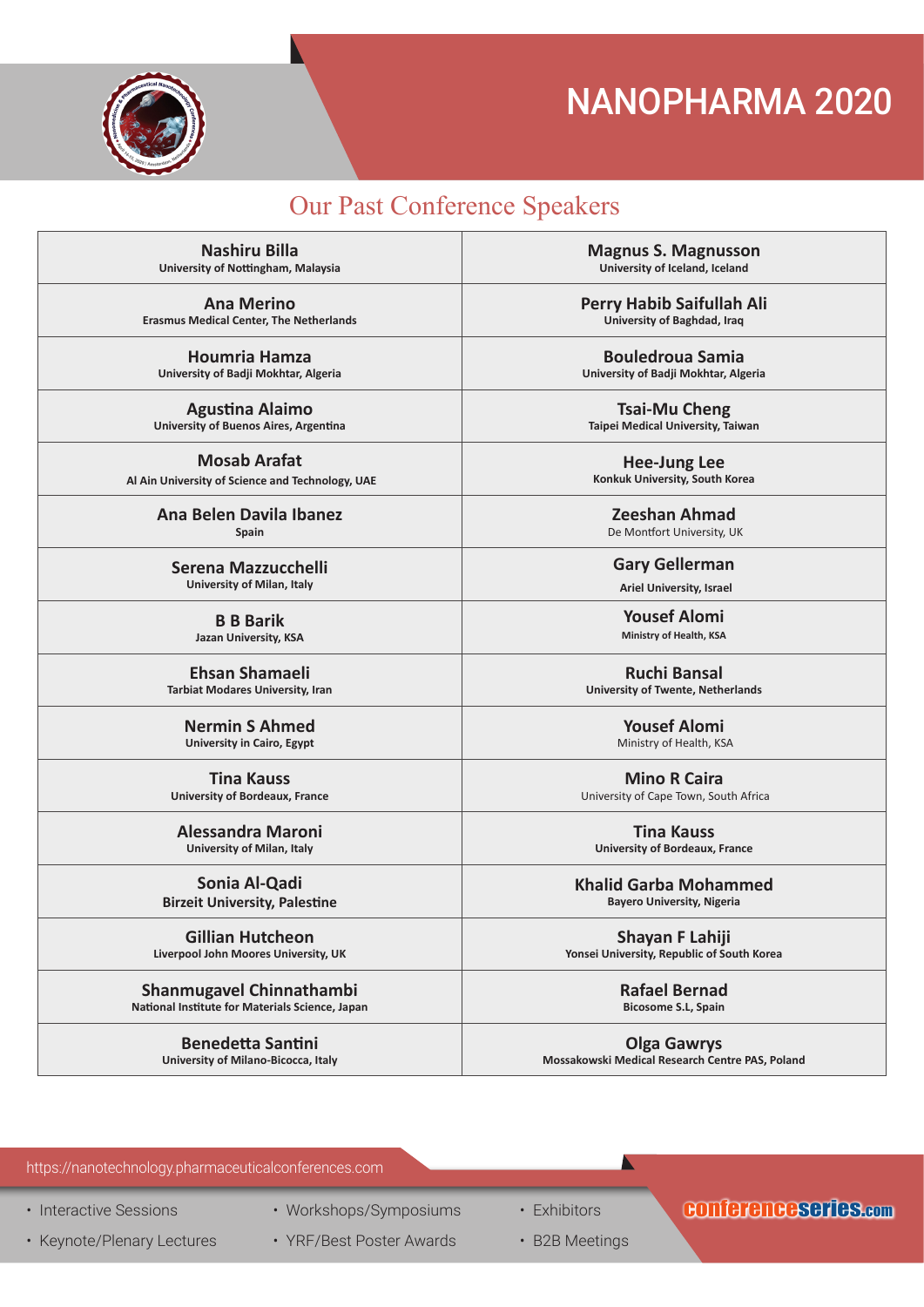

# Major Sessions

- Nanomedicine and Nanotechnology
- Nano Pharmaceuticals
- Nanomedicine and Biomedical **Applications**
- Pharmaceutical Nanotechnology
- Smart Drug Delivery Technology
- Nanobiotechnology
- Novel Drug Delivery Systems
- Nanomedicine & Cancer
- Graphene Medicine
- Personalized Nanomedicine
- **Drug Delivery Research**
- Synthesis of Nanoparticles for Drug Delivery
- Regenerative Medicine and Tissue

Engineering

- Biopharmaceutics and Biologic Drugs
- Design of Nanodrugs
- Design & Characterization of Nanosystems
- Nanotechnology in Drug Delivery
- Drug Development in Pre-Clinical Research
- Regulatory Aspects towards Approval of Nanomedicine and Pharmaceutical Nanotechnology
- Pharmacokinetics and Pharmacodynamics
- Nano Pharmaceutical Industry and **Market**
- Pharmaceutical Microbiology

For detailed sessions, please visit: https://nanotechnology.pharmaceuticalconferences.com/ Submit your abstract online at: https://nanotechnology.pharmaceuticalconferences.com/abstract-submission.php Register online: https://nanotechnology.pharmaceuticalconferences.com/registration.php

| https://nanotechnology.pharmaceuticalconferences.com |                          |                |                      |  |  |  |  |
|------------------------------------------------------|--------------------------|----------------|----------------------|--|--|--|--|
| • Interactive Sessions                               | • Workshops/Symposiums   | • Exhibitors   | CONTETENCESCITES.com |  |  |  |  |
| • Keynote/Plenary Lectures                           | • YRF/Best Poster Awards | • B2B Meetings |                      |  |  |  |  |